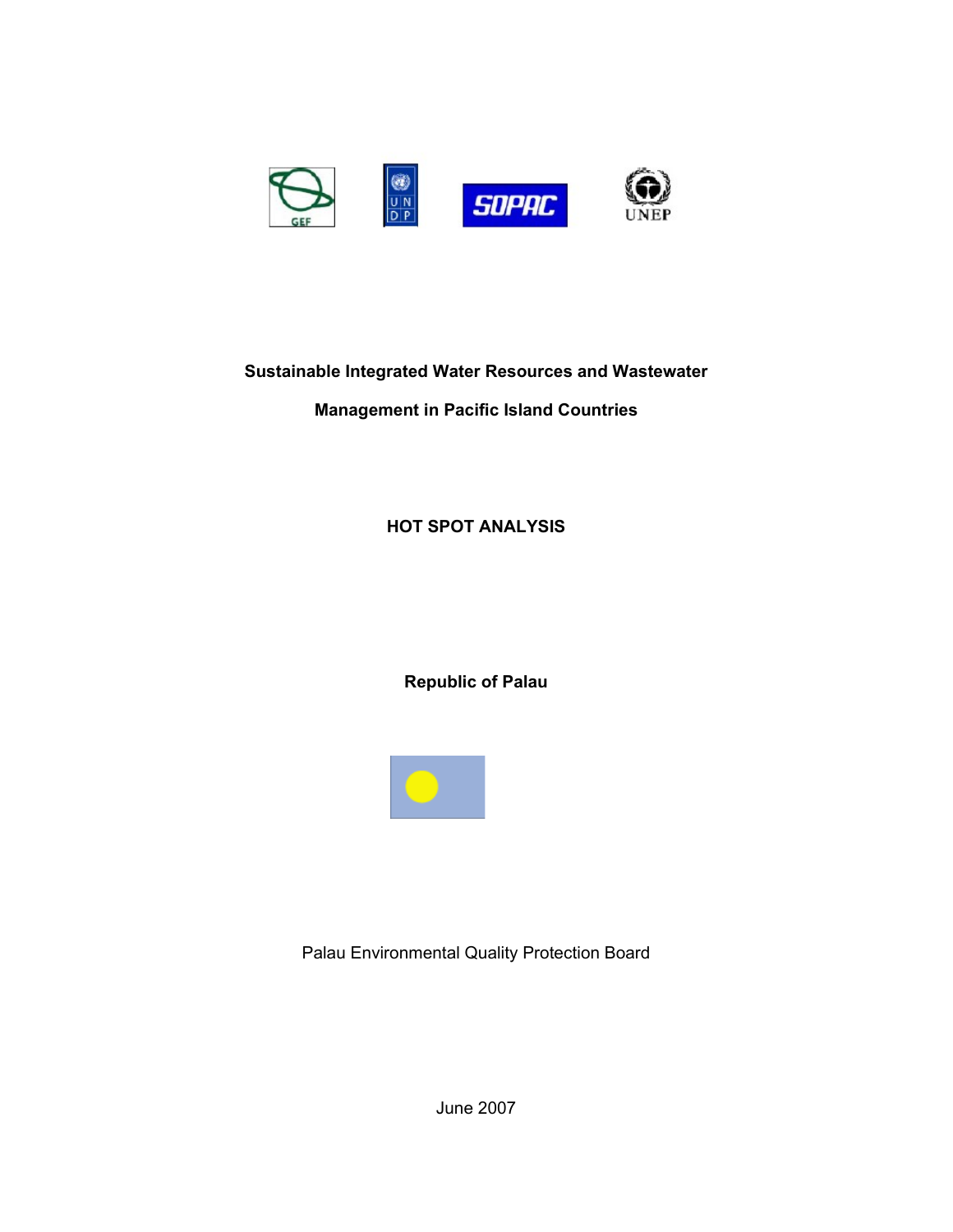## **Table of Contents**

| H.If heavy incidence of pollution, list the type of source (point, non point, diffuse) and pre-identify the exact |  |
|-------------------------------------------------------------------------------------------------------------------|--|
|                                                                                                                   |  |
|                                                                                                                   |  |
|                                                                                                                   |  |
|                                                                                                                   |  |
|                                                                                                                   |  |
|                                                                                                                   |  |
|                                                                                                                   |  |
|                                                                                                                   |  |
| P.If heavy incidence of pollution, list the type of source (point, non point, diffuse) and pre-identify the exact |  |
|                                                                                                                   |  |
|                                                                                                                   |  |
|                                                                                                                   |  |
|                                                                                                                   |  |
|                                                                                                                   |  |
|                                                                                                                   |  |
|                                                                                                                   |  |
|                                                                                                                   |  |
| X.If heavy incidence of pollution, list the type of source (point, non point, diffuse) and pre-identify the exact |  |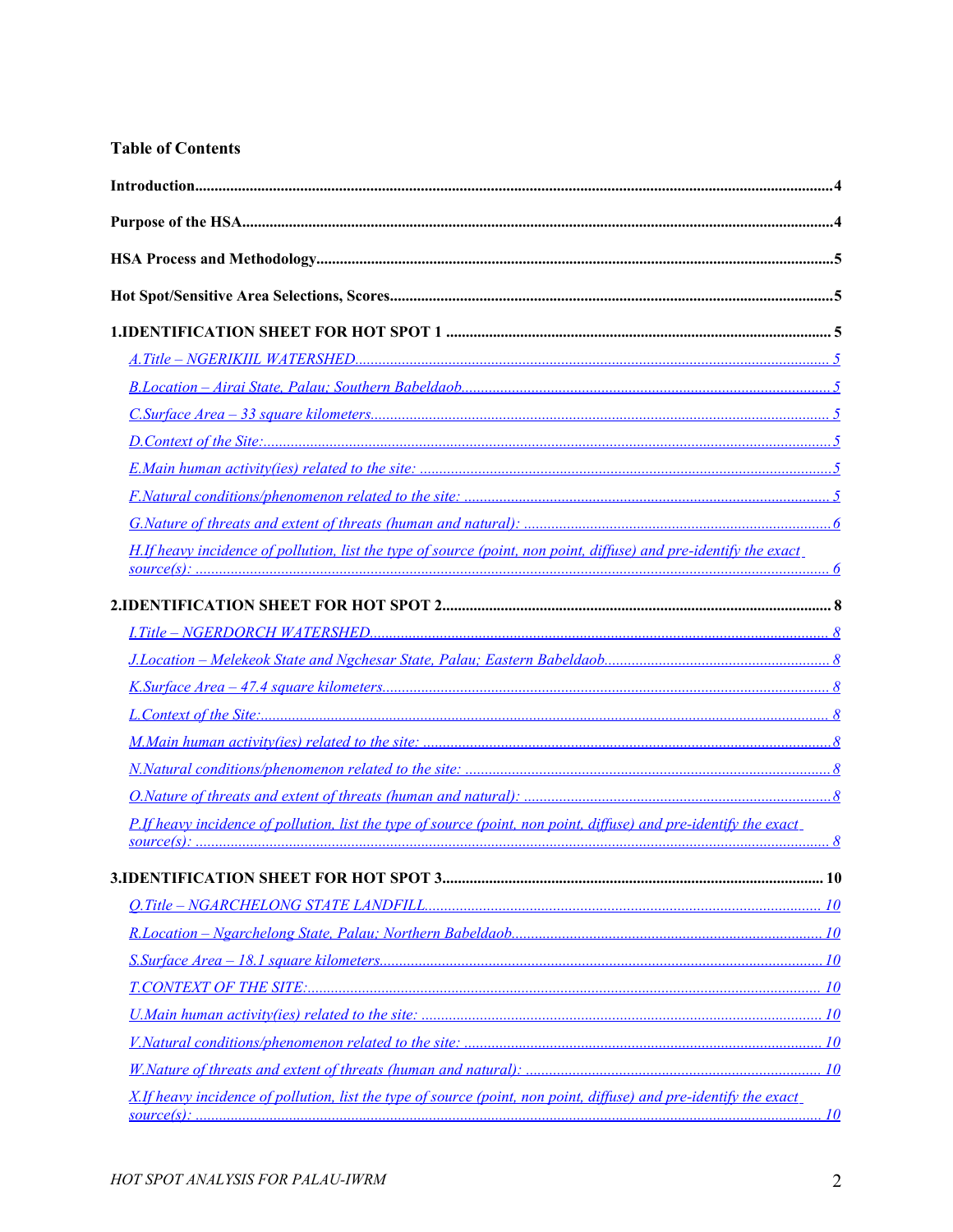| Z.Location - Low-lying islands: Kayangel, Peleliu, Angaur, and the Southwest Islands of Sonsorol, Hatohobei.       |  |
|--------------------------------------------------------------------------------------------------------------------|--|
|                                                                                                                    |  |
|                                                                                                                    |  |
|                                                                                                                    |  |
|                                                                                                                    |  |
|                                                                                                                    |  |
| FF.If heavy incidence of pollution, list the type of source (point, non point, diffuse) and pre-identify the exact |  |
|                                                                                                                    |  |
|                                                                                                                    |  |
|                                                                                                                    |  |
|                                                                                                                    |  |
|                                                                                                                    |  |
|                                                                                                                    |  |
|                                                                                                                    |  |
|                                                                                                                    |  |
| NN.If heavy incidence of pollution, list the type of source (point, non point, diffuse) and pre-identify the exact |  |
|                                                                                                                    |  |
|                                                                                                                    |  |
| PP.Location - Aimeliik, Ngatpang, and Ngeremlengui States, Palau; Western Babeldaob16                              |  |
|                                                                                                                    |  |
|                                                                                                                    |  |
|                                                                                                                    |  |
|                                                                                                                    |  |
|                                                                                                                    |  |
| VV.If heavy incidence of pollution, list the type of source (point, non point, diffuse) and pre-identify the exact |  |
|                                                                                                                    |  |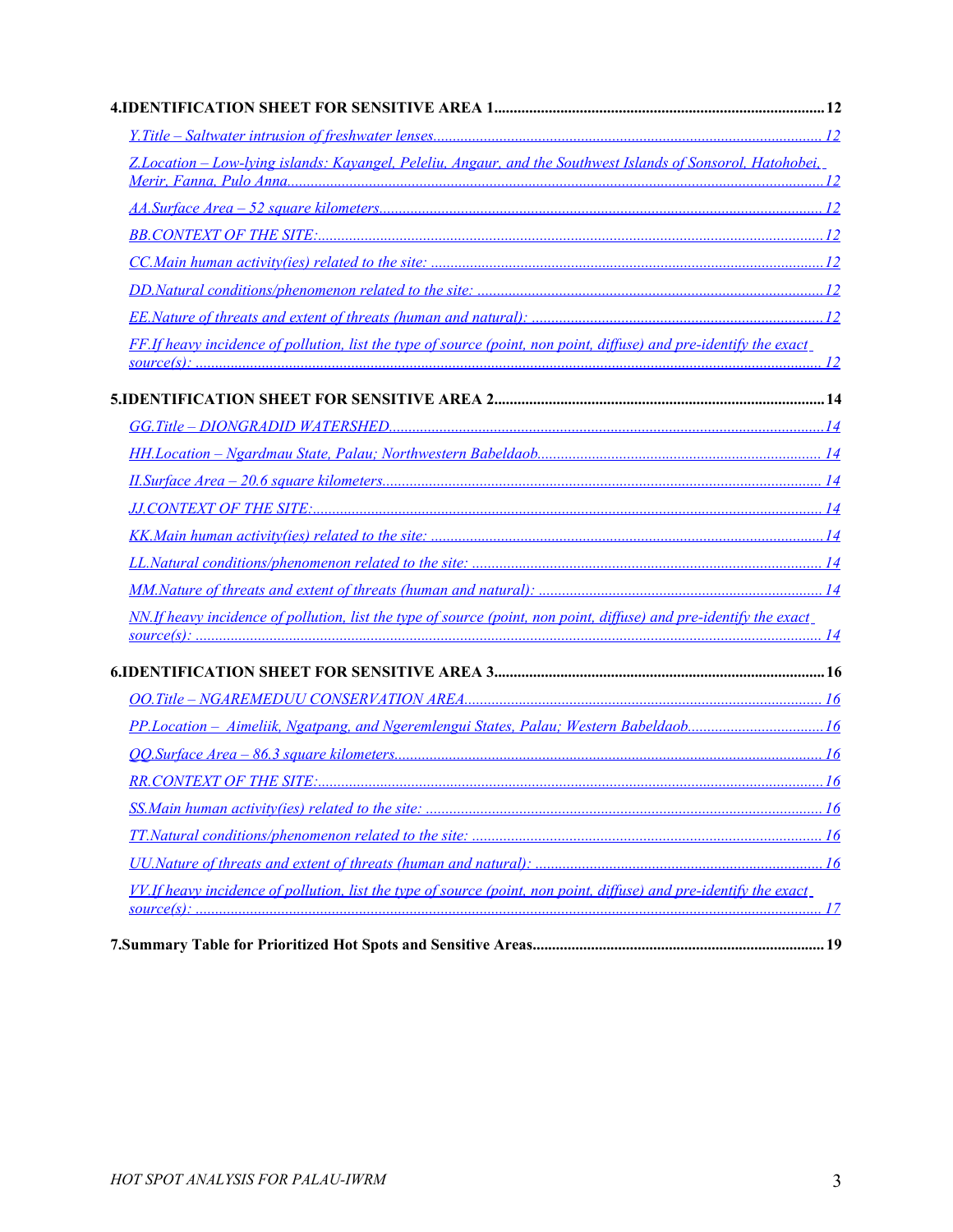#### **Introduction**

The "Sustainable Integrated Water Resources and Wastewater Management in Pacific Island Countries" (IWRM) Project process required completion of a national diagnostic report on water resources to provide background for a Hot Spot Analysis (HSA) which would then lead to a demonstration project design.

However, because the Republic of Palau did not get involved with the regional process until recently, a site for the project demonstration was selected by the Water Safety Program National Steering Committee (which had agreed to serve as the national committee for the IWRM project). This site, the Ngerikiil Watershed, was selected based on previous meetings of various committees and existing information on degradation, and the fact that within it lies the main water source for over 75% of the total population of Palau. Previous workshops (National Biodiversity Strategic Action Plan, Ecosystem Based Management Project) and working groups have identified Ngerikiil as a national priority (Palau Natural Resources Council, Marine Resources Pacific Consortium, Bureau of Public Works, etc.).

However, to ensure that national priorities fall in place with regional actions of the IWRM Project, the Palau Environmental Quality Protection Board (EQPB) carried out a Hot Spot Analysis (HSA) exercise. This HSA is a key component of the regional Integrated Water Resources Management (IWRM) program currently being coordinated by the Pacific Islands Applied Geoscience Commission (SOPAC) and the Global Environment Facility in partnership with the United Nations Development Program and the United Nations Environment Program.

This report provides the results of this HSA exercise.

#### **Purpose of the HSA**

The purpose of the HSA was to identify and evaluate areas, along with the pre-selected demonstration site (Ngerikiil), within the ROP of national or regional significance and where conditions adversely affect human health, threaten ecosystem functioning, reduce biodiversity and/or compromise resources and amenities of economic importance in a manner that would require priority management attention. A number of sensitive spots, defined as areas of national regional and/or global significance which, although not degraded at present, are threatened with future degradation, were identified and evaluated.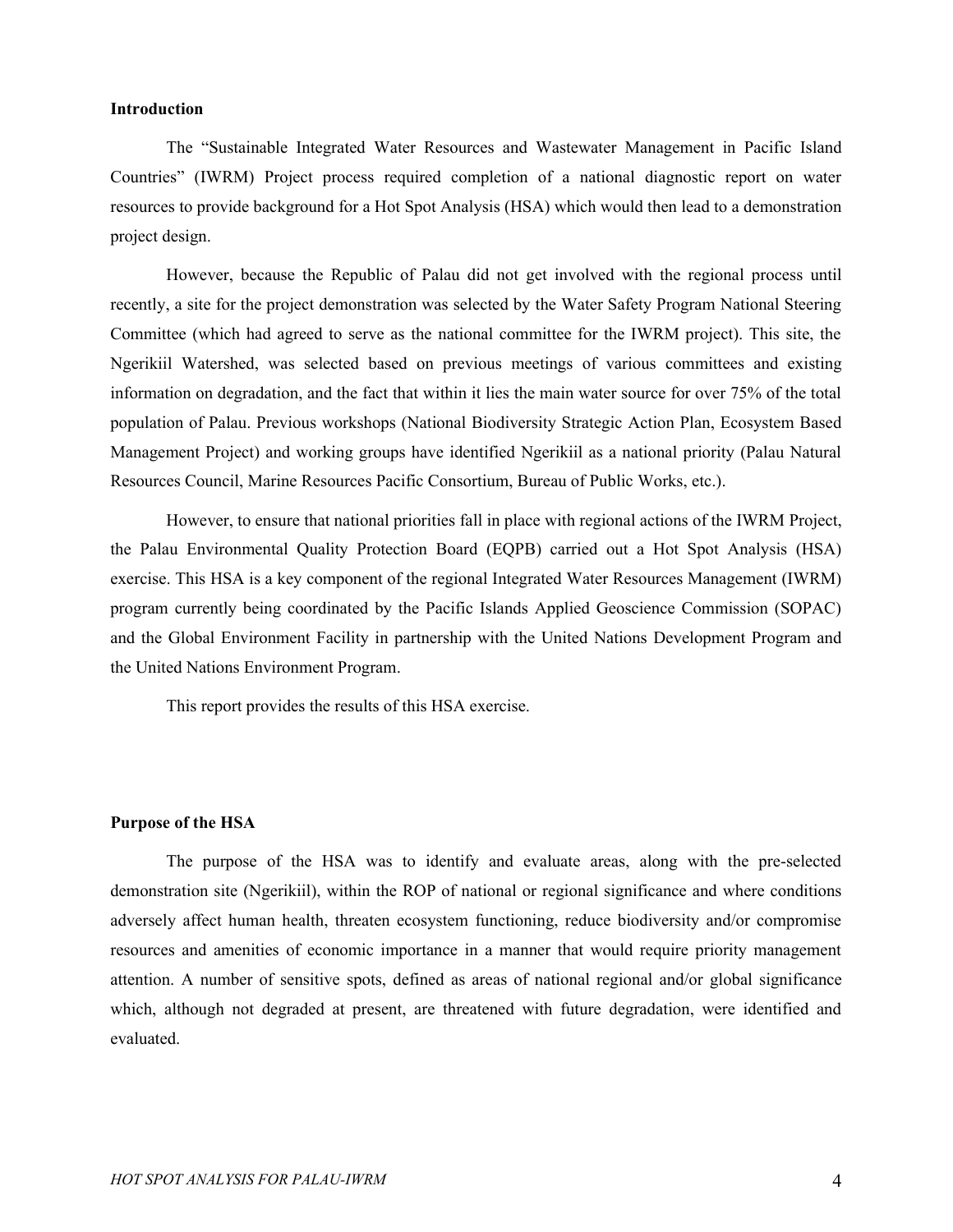#### **HSA Process and Methodology**

The EQPB carried out the HSA exercise during an unschedule WSP NSC meeting, using the templates and guidelines provided by SOPAC.

The attendees were walked through the HSA process step-by-step with the participants, including familiarization with all the forms used to identify and rank the hot spots and sensitive areas.

The hot spots and sensitive areas were selected based on national significance and known degradation.

#### **Hot Spot/Sensitive Area Selections, Scores**

The following table provides details on the three hot spots and three sensitive areas selected and ranked during the HSA.

#### **1. IDENTIFICATION SHEET FOR HOT SPOT 1**

- <span id="page-4-0"></span>*A. Title – NGERIKIIL WATERSHED*
- <span id="page-4-5"></span>*B. Location – Airai State, Palau; Southern Babeldaob*
- <span id="page-4-4"></span>*C. Surface Area – 33 square kilometers*
- <span id="page-4-3"></span>*D. Context of the Site:*

#### <span id="page-4-2"></span>*E. Main human activity(ies) related to the site:*

- Water extraction for public water supply servicing 78% of Palau's population.
- Small scale farms
- Housing development
- Road construction/drainage
- Airport runway drainage

#### <span id="page-4-1"></span>*F. Natural conditions/phenomenon related to the site:*

- 5 sub-watersheds
- Low flow during dry season
- High sedimentation levels during heavy rainfall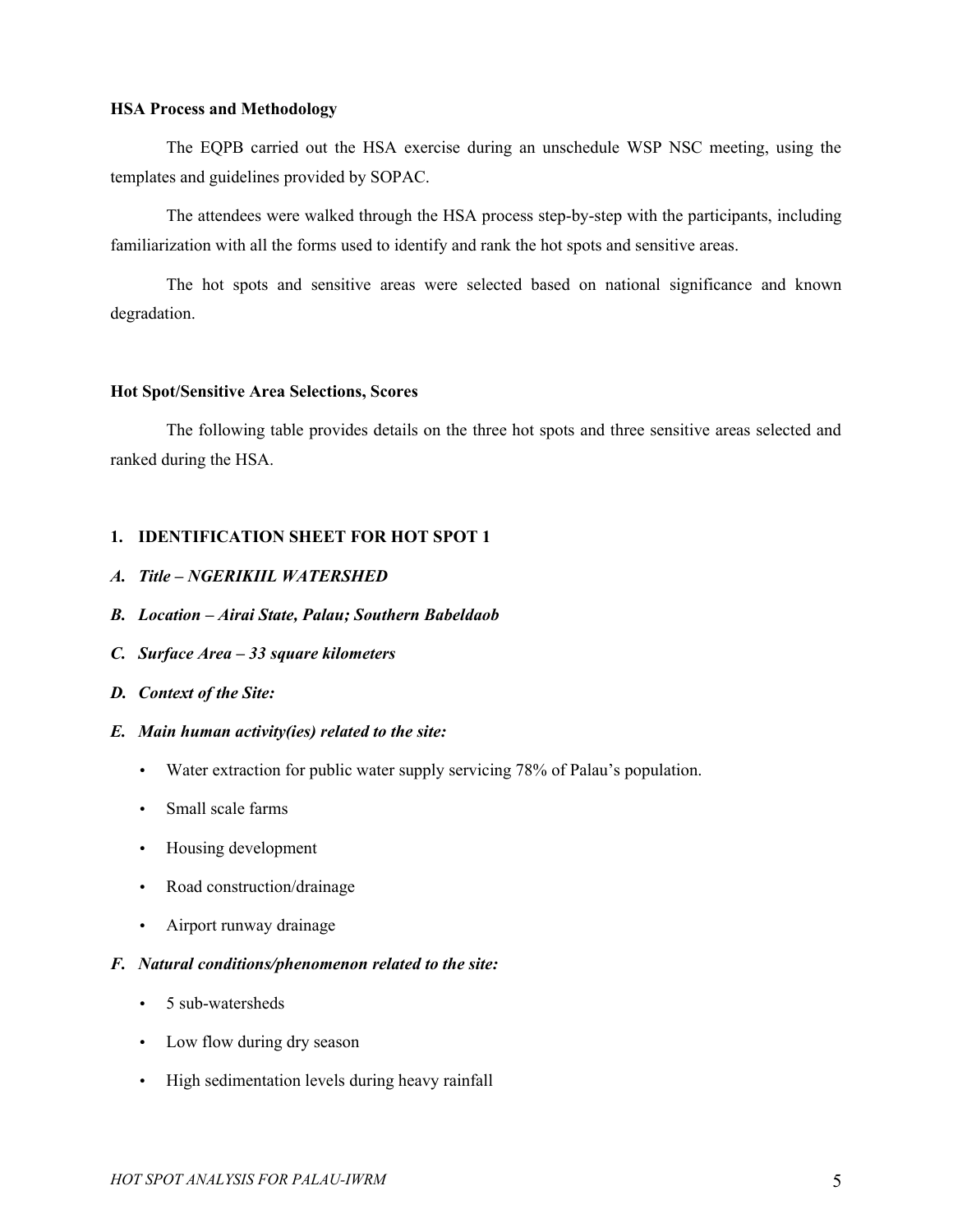### <span id="page-5-1"></span>*G. Nature of threats and extent of threats (human and natural):*

- Over-extraction
- Low flow
- Agricultural chemical pollution
- Bacteriological contamination from septic tanks (piggery)
- Feral pigs
- Soil erosion and sedimentation
- Invasive species
- Wild life habitat loss
- Solid waste disposal

# <span id="page-5-0"></span>*H. If heavy incidence of pollution, list the type of source (point, non point, diffuse) and pre-identify the exact source(s):*

- Sedimentation from road construction
- Stream bank erosion
- Erosion from agricultural land lacking conservation practices
- Erosion from burned savanna
- Possible pollution from agro-chemicals but no data

| Value of the site | Local | National | Regional/global |
|-------------------|-------|----------|-----------------|
| Environmental     | High  | High     | Medium          |
| significance      |       |          |                 |
| Socio-economic    | High  | High     | Low             |
| significance      |       |          |                 |

- Golbuu, Y., S. Victor, E. Wolanski, and R.H. Richmond. 2003. Trappings of fine sediments in a semi-enclosed bay, Palau, Micronesia. *Estuarine, Coastal and Shelf Science* 57:941-949
- OERC. 2002. First national communication to the United Nations Framework Convention on climate change. Government of the Republic of Palau.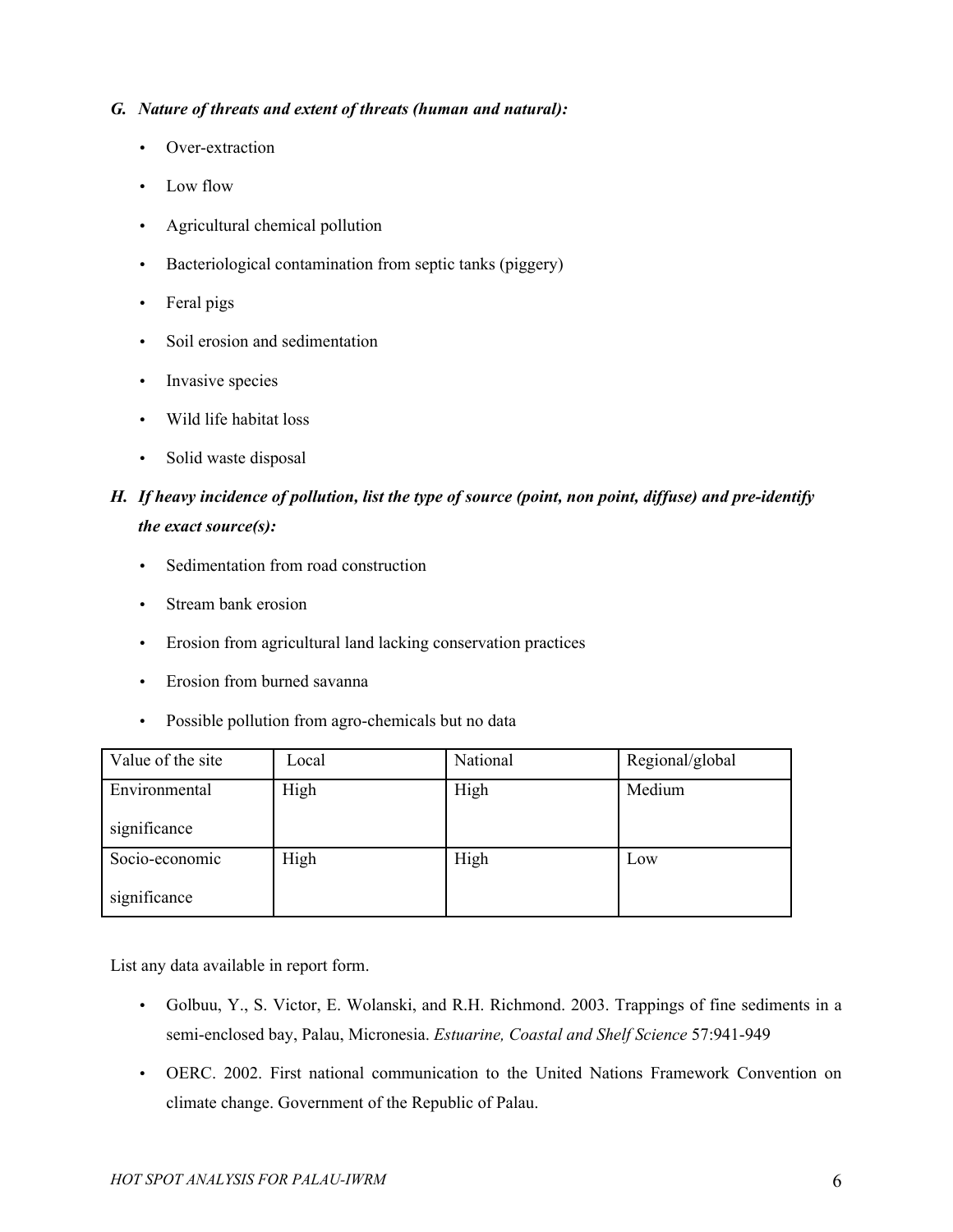- Rengiil, G., 1999. The Water Quality Program Report, Department of Cooperative Research and Extension, Palau Community College and the Palau Environmental Quality Protection Board.
- USDA NRCS, 2005. Ngerikiil Watershed Resource Assessment
- Victor, S., Y. Golbuu, E. Wolanski, and R.H. Richmond. 2004. Fine sediment trapping in two mangrove-fringed estuaries exposed to contrasting land-use intensity, Palau, Micronesia. *Wetlands Ecology and Management.* 12:277-283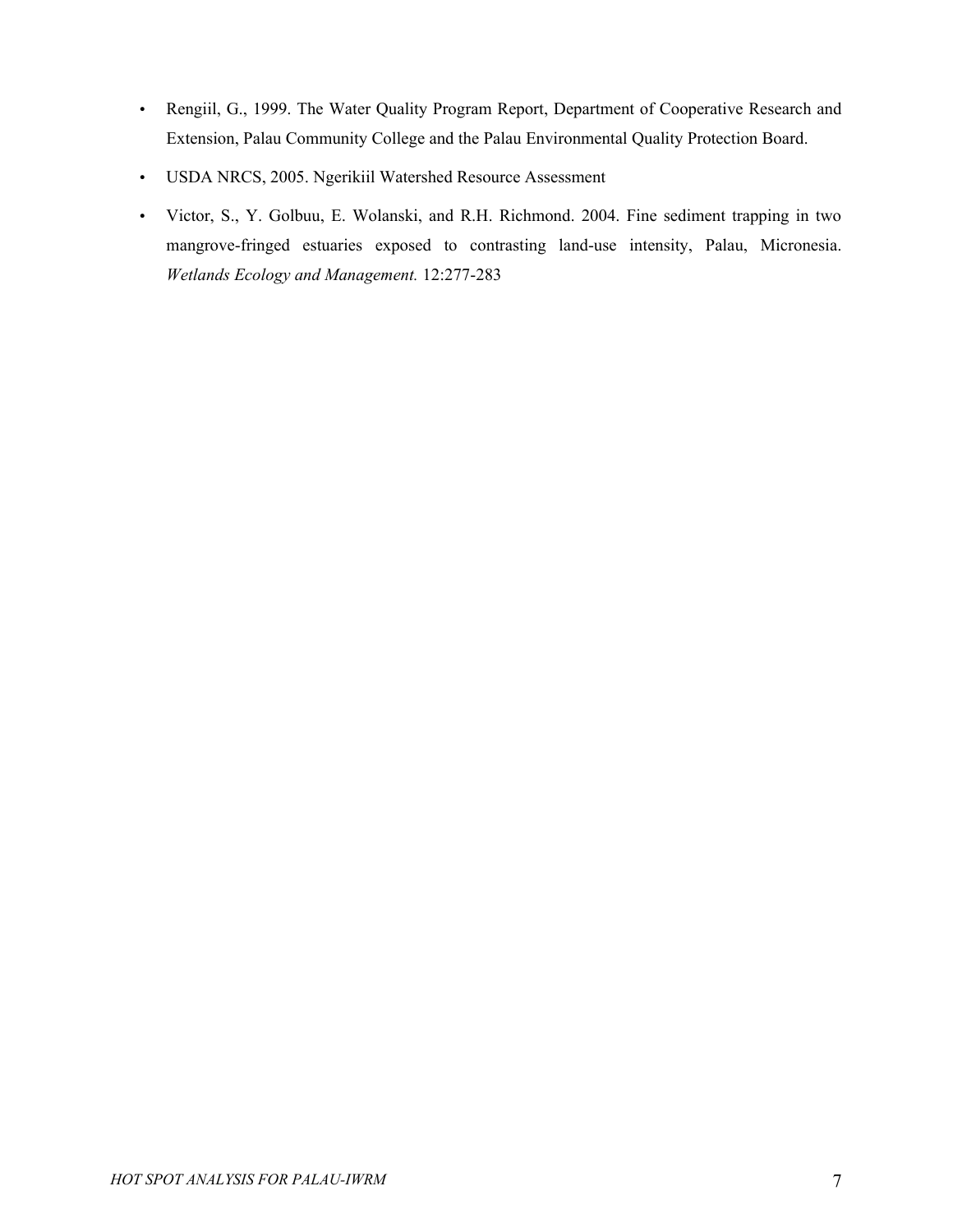## **2. IDENTIFICATION SHEET FOR HOT SPOT 2**

- <span id="page-7-7"></span>*I. Title – NGERDORCH WATERSHED*
- <span id="page-7-6"></span>*J. Location – Melekeok State and Ngchesar State, Palau; Eastern Babeldaob*
- <span id="page-7-5"></span>*K. Surface Area – 47.4 square kilometers*
- <span id="page-7-4"></span>*L. Context of the Site:*
- <span id="page-7-3"></span>*M. Main human activity(ies) related to the site:*
	- Water extraction for public water supply.
	- Small scale farms
	- Housing development
	- Road construction/drainage

## <span id="page-7-2"></span>*N. Natural conditions/phenomenon related to the site:*

- Largest freshwater lake in Micronesia Lake Ngardok (15 million gallons)
- Low flow during dry season
- High sedimentation levels during heavy rainfall

#### <span id="page-7-1"></span>*O. Nature of threats and extent of threats (human and natural):*

- Low flow
- Feral pigs
- Soil erosion and sedimentation, leading to shallower lake
- Invasive species
- Wild life habitat loss
- Over Development
- <span id="page-7-0"></span>*P. If heavy incidence of pollution, list the type of source (point, non point, diffuse) and pre-identify the exact source(s):*
	- Natural sedimentation
	- Stream bank erosion
	- Erosion from burned savanna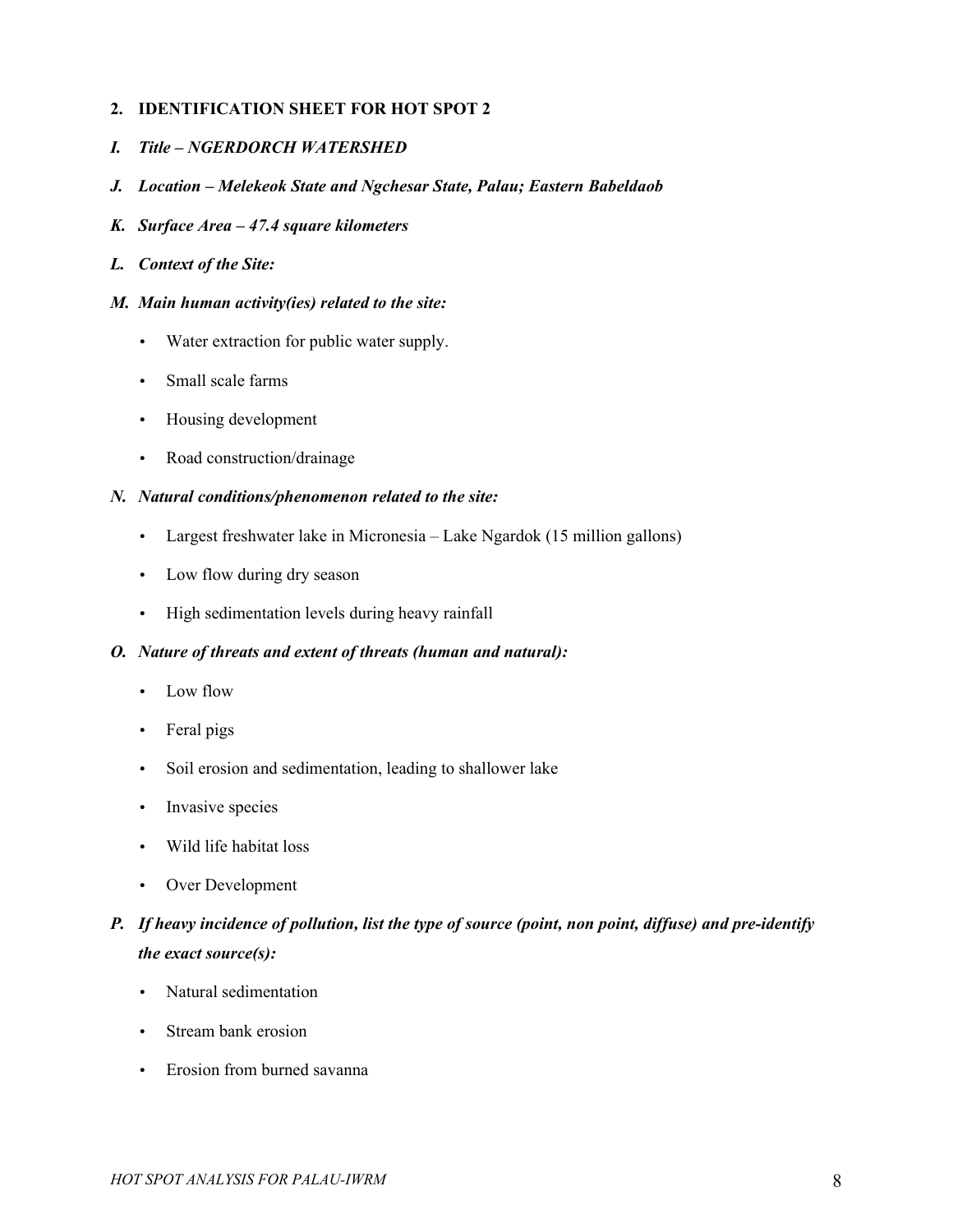| Value of the site | Local | National | Regional/global |
|-------------------|-------|----------|-----------------|
| Environmental     | High  | High     | High            |
| significance      |       |          |                 |
| Socio-economic    | High  | High     | Low             |
| significance      |       |          |                 |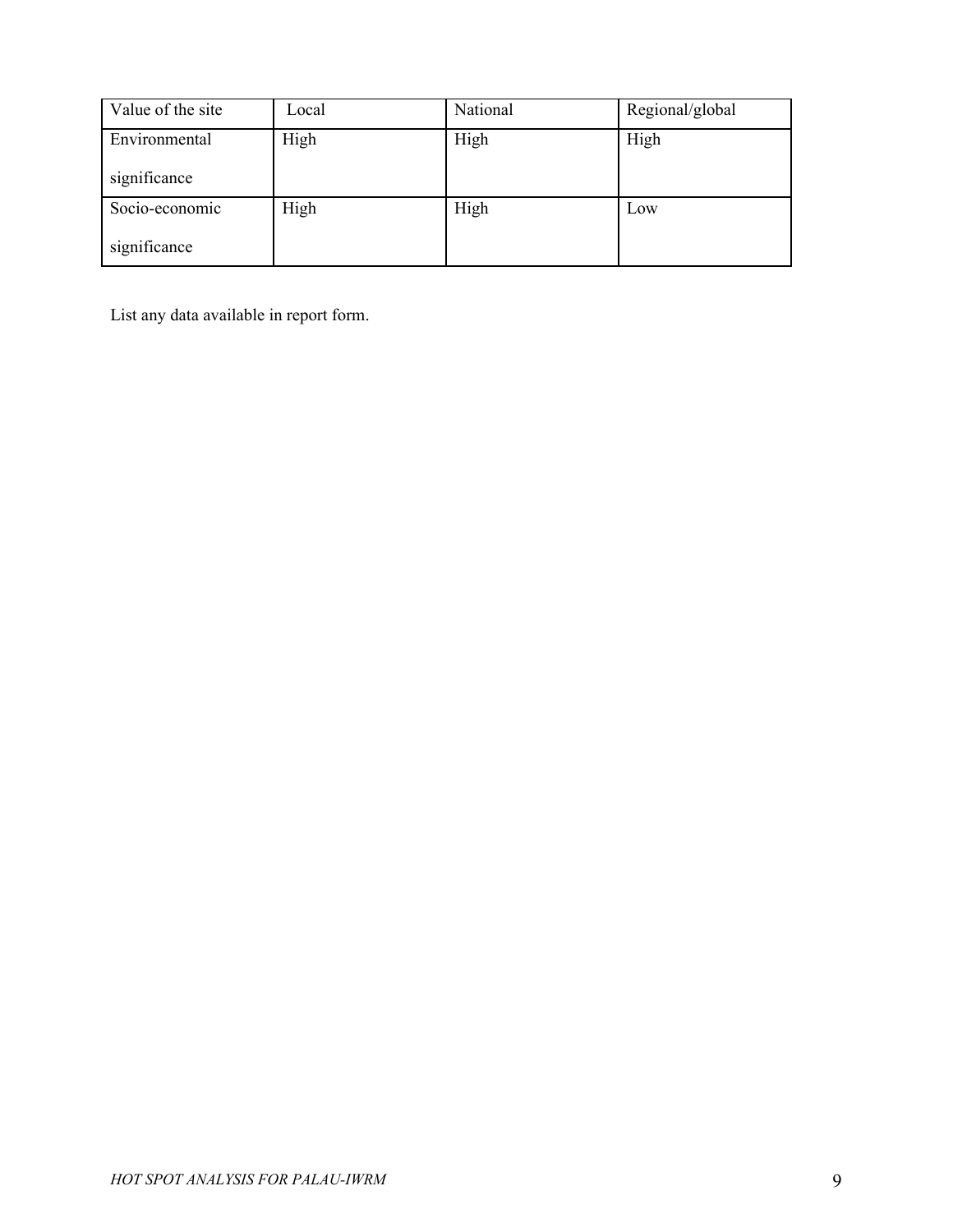### **3. IDENTIFICATION SHEET FOR HOT SPOT 3**

- <span id="page-9-7"></span>*Q. Title – NGARCHELONG STATE LANDFILL*
- <span id="page-9-6"></span>*R. Location – Ngarchelong State, Palau; Northern Babeldaob*
- <span id="page-9-5"></span>*S. Surface Area – 18.1 square kilometers*
- <span id="page-9-4"></span>*T. CONTEXT OF THE SITE:*
- <span id="page-9-3"></span>*U. Main human activity(ies) related to the site:*
	- Water extraction for public water supply
	- Small scale farms
	- Housing development
	- Road construction/drainage
	- Landfill

## <span id="page-9-2"></span>*V. Natural conditions/phenomenon related to the site:*

- Low flow during dry season
- High sedimentation levels during heavy rainfall

#### <span id="page-9-1"></span>*W. Nature of threats and extent of threats (human and natural):*

- Over-extraction
- Low flow
- Bacteriological contamination from septic tanks
- Contamination of water source from Landfill
- Soil erosion and sedimentation
- Invasive species
- Wild life habitat loss
- **Solid waste disposal**

# <span id="page-9-0"></span>*X. If heavy incidence of pollution, list the type of source (point, non point, diffuse) and pre-identify the exact source(s):*

- Point source landfill
- Stream bank erosion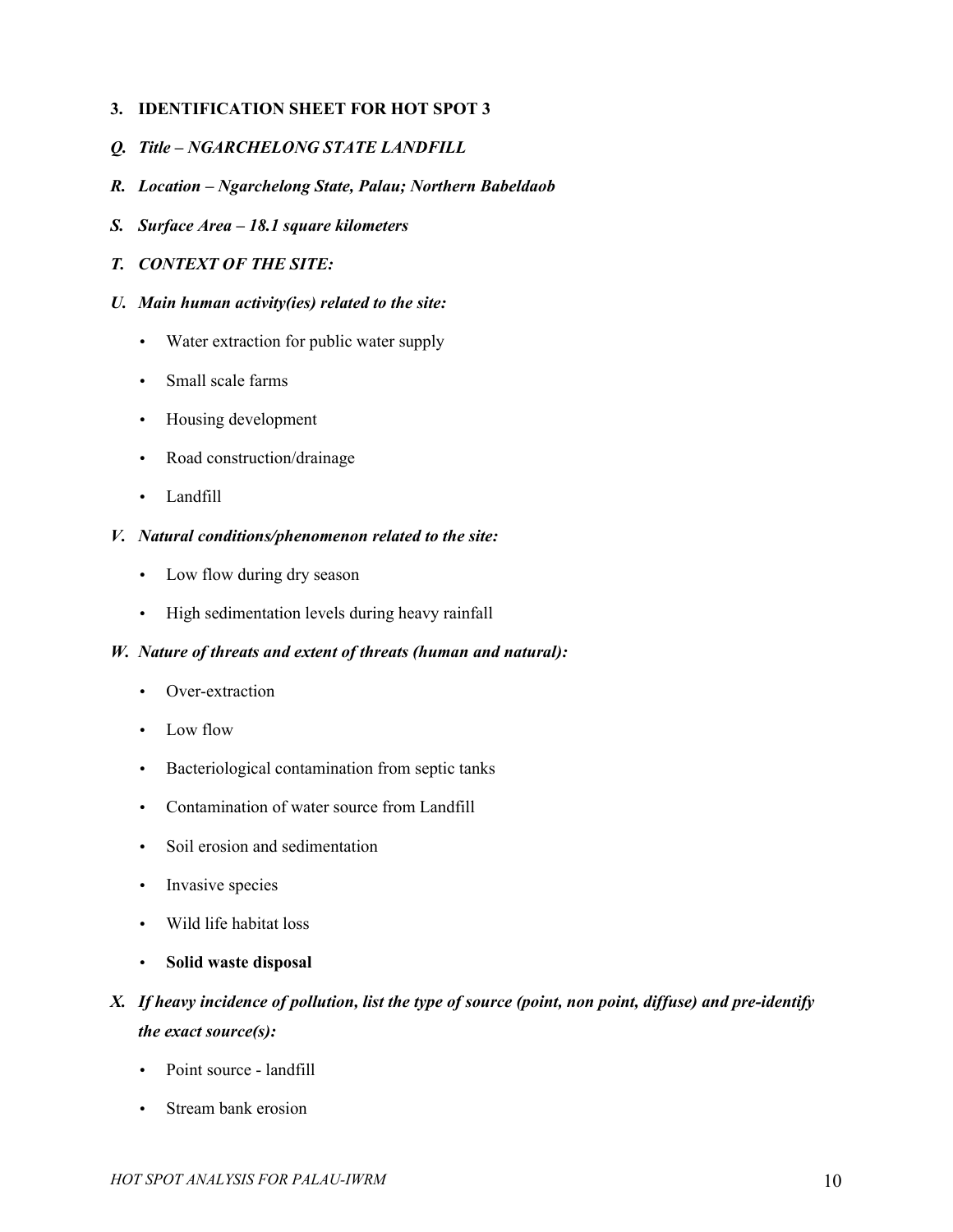| Value of the site | Local | National | Regional/global |
|-------------------|-------|----------|-----------------|
| Environmental     | High  | High     | low             |
| significance      |       |          |                 |
| Socio-economic    | High  | High     | Low             |
| significance      |       |          |                 |

• Fox, A., A Tiraa, and S. Raaymakers. 2007. Terminal Evaluation GEF/UNDP/SPREP strategic action program for the international waters of the Pacific Small Island Developing States. (IWP Terminal Report). RAS/98/G32. GEF, UNDP, & SPREP.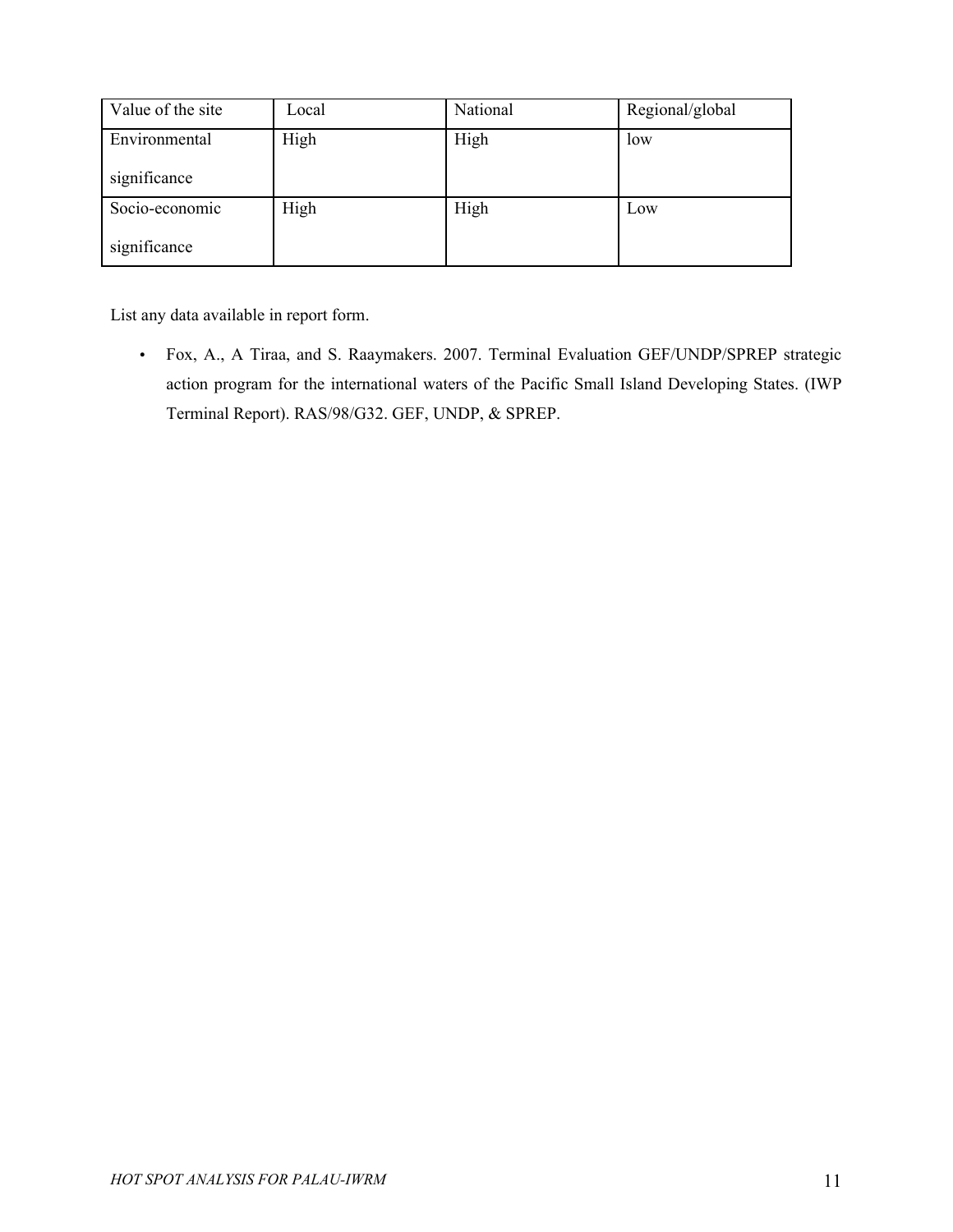## **4. IDENTIFICATION SHEET FOR SENSITIVE AREA 1**

- <span id="page-11-7"></span>*Y. Title – Saltwater intrusion of freshwater lenses*
- <span id="page-11-6"></span>*Z. Location – Low-lying islands: Kayangel, Peleliu, Angaur, and the Southwest Islands of Sonsorol, Hatohobei, Merir, Fanna, Pulo Anna*

#### <span id="page-11-5"></span>*AA.Surface Area – 52 square kilometers*

## <span id="page-11-4"></span>*BB.CONTEXT OF THE SITE:*

#### <span id="page-11-3"></span>*CC.Main human activity(ies) related to the site:*

- Water extraction for public water supply servicing.
- Septic tanks
- Housing development
- Heavy boat traffic

#### <span id="page-11-2"></span>*DD.Natural conditions/phenomenon related to the site:*

- Flat islands
- Droughts
- Storm surges

#### <span id="page-11-1"></span>*EE.Nature of threats and extent of threats (human and natural):*

- Over-extraction
- Saltwater intrusion
- Bacteriological contamination from septic tanks
- Solid waste disposal

# <span id="page-11-0"></span>*FF.If heavy incidence of pollution, list the type of source (point, non point, diffuse) and pre-identify the exact source(s):*

• Septic Tanks – nonpoint source

| Value of the site             | Local | National | Regional/global |
|-------------------------------|-------|----------|-----------------|
| Environmental<br>significance | High  | High     | Medium          |
|                               |       |          |                 |
| Socio-economic                | High  | High     | Low             |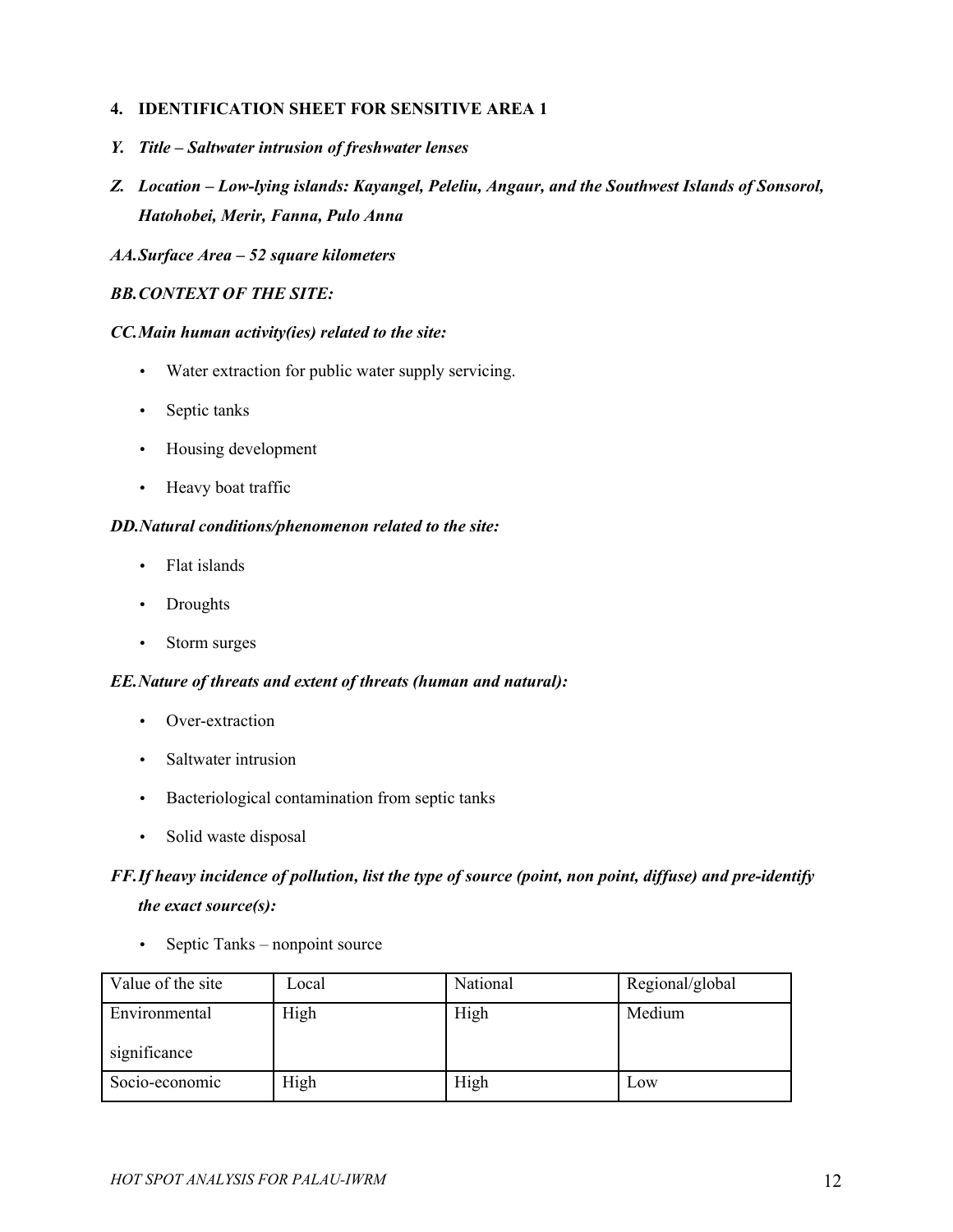|--|

- Northern Islands Company. 1987. Comprehensive groundwater protection strategy. Government of the Republic of Palau.
- U.S. Army, 1956. Military Geology of Palau Islands, Caroline Islands, Engineer Intelligence Dossier, Strategic Study: Carolines, Subtitle: 19 Analysis of the Natural Environment.
- Winzler and Kelly Consulting Engineers. 1996. Final updated comprehensive groundwater protection strategy. Government of Republic of Palau.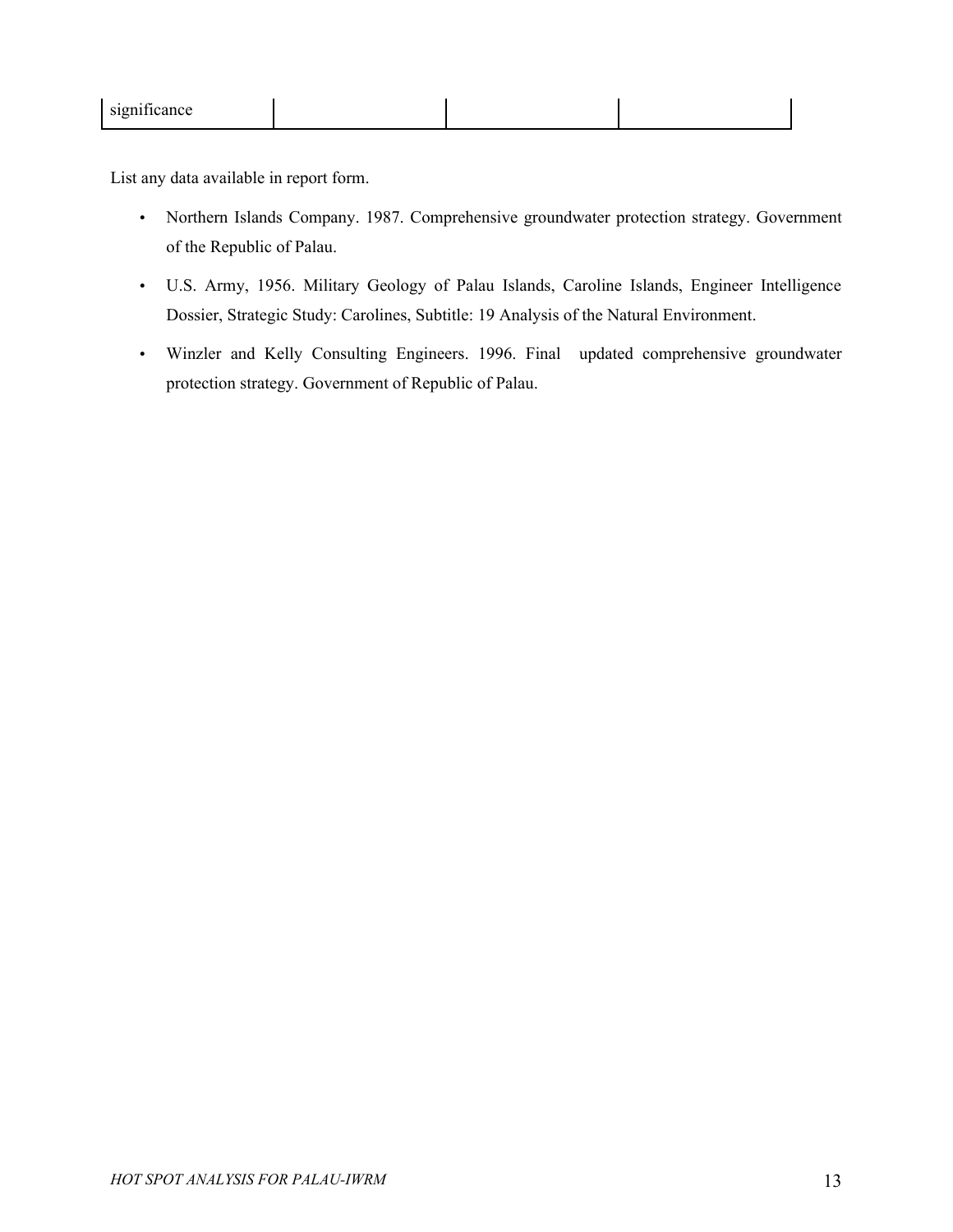## **5. IDENTIFICATION SHEET FOR SENSITIVE AREA 2**

### <span id="page-13-7"></span>*GG.Title – DIONGRADID WATERSHED*

### <span id="page-13-6"></span>*HH.Location – Ngardmau State, Palau; Northwestern Babeldaob*

## <span id="page-13-5"></span>*II. Surface Area – 20.6 square kilometers*

### <span id="page-13-4"></span>*JJ. CONTEXT OF THE SITE:*

#### <span id="page-13-3"></span>*KK.Main human activity(ies) related to the site:*

- Water extraction for public water supply
- Small scale farms
- Housing development
- Road construction/drainage
- Tourist site

#### <span id="page-13-2"></span>*LL. Natural conditions/phenomenon related to the site:*

- Tallest waterfall in Palau
- Low flow during dry season
- High sedimentation levels during heavy rainfall

#### <span id="page-13-1"></span>*MM.Nature of threats and extent of threats (human and natural):*

- Low flow
- Soil erosion and sedimentation
- Invasive species
- Wild life habitat loss
- Solid waste disposal
- Road drainage

## <span id="page-13-0"></span>*NN.If heavy incidence of pollution, list the type of source (point, non point, diffuse) and pre-identify the exact source(s):*

- Sedimentation from road construction
- Road Drainage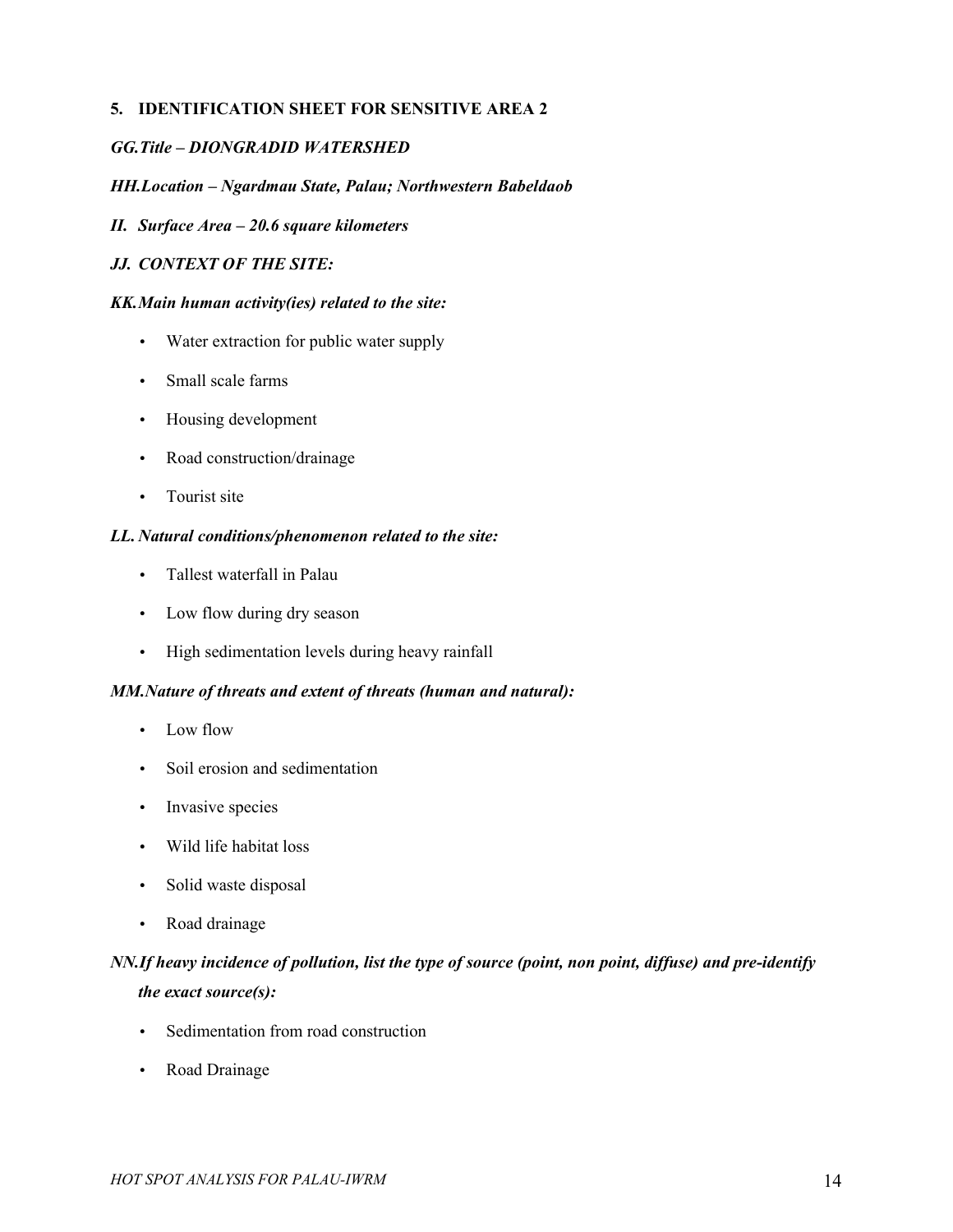| Value of the site | Local | National | Regional/global |
|-------------------|-------|----------|-----------------|
| Environmental     | High  | High     | Low             |
| Significance      |       |          |                 |
| Socio-economic    | High  | High     | Low             |
| Significance      |       |          |                 |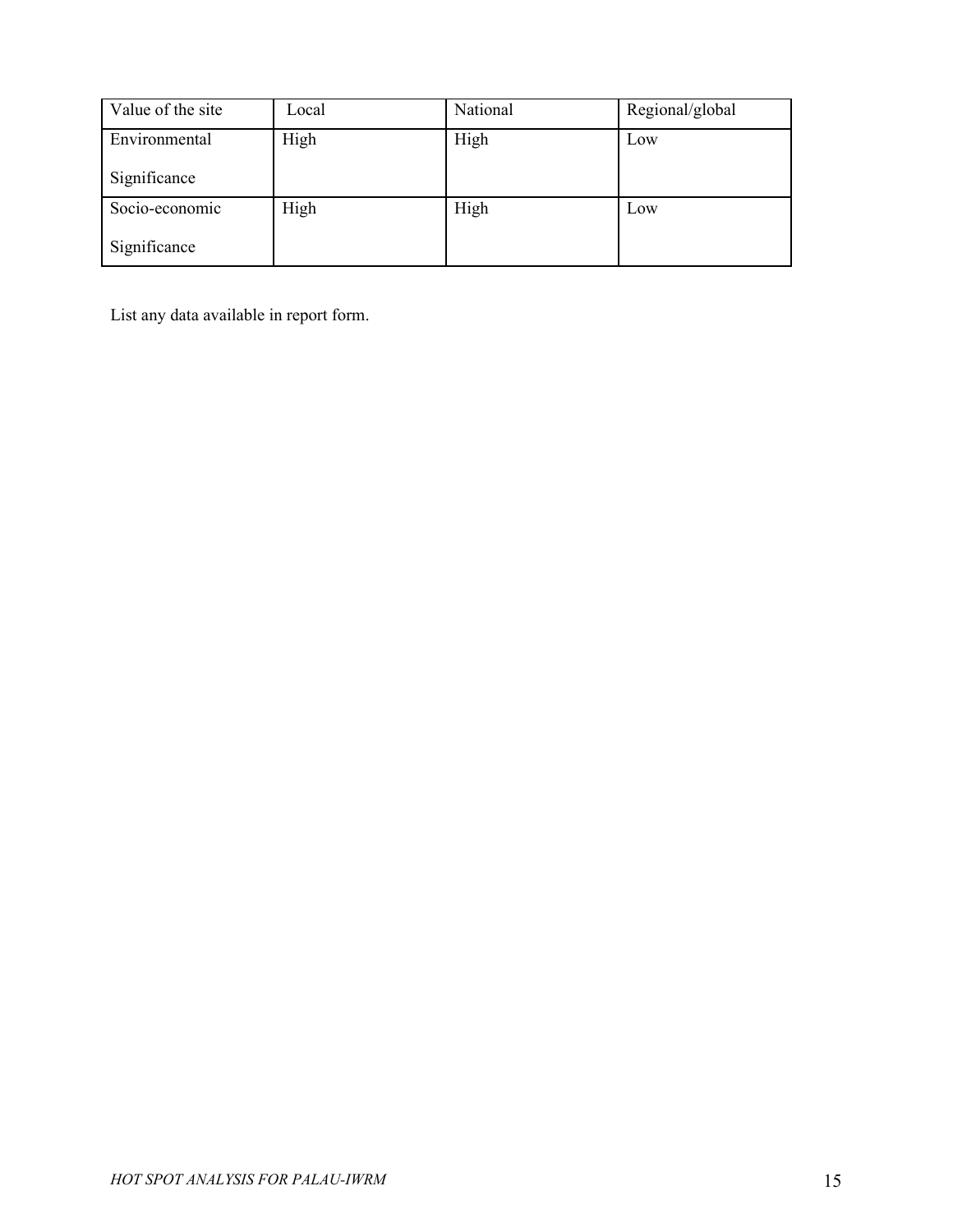## **6. IDENTIFICATION SHEET FOR SENSITIVE AREA 3**

### <span id="page-15-6"></span>*OO.Title – NGAREMEDUU CONSERVATION AREA*

#### <span id="page-15-5"></span>*PP. Location – Aimeliik, Ngatpang, and Ngeremlengui States, Palau; Western Babeldaob*

#### <span id="page-15-4"></span>*QQ.Surface Area – 86.3 square kilometers*

#### <span id="page-15-3"></span>*RR.CONTEXT OF THE SITE:*

#### <span id="page-15-2"></span>*SS. Main human activity(ies) related to the site:*

- Conservation Area with certain no entry zones
- Water extraction for public water supply servicing
- Small scale farms
- Housing development
- Road construction/drainage
- Quarry
- Aquaculture ponds

#### <span id="page-15-1"></span>*TT. Natural conditions/phenomenon related to the site:*

- 4 sub-watersheds
- Low flow during dry season
- High sedimentation levels during heavy rainfall
- Saltwater crocodile habitat
- Largest mangrove forest stand in Micronesia
- Highest biodiversity in Micronesia

#### <span id="page-15-0"></span>*UU.Nature of threats and extent of threats (human and natural):*

- Soil erosion and sedimentation
- Invasive species
- Wild life habitat loss
- Development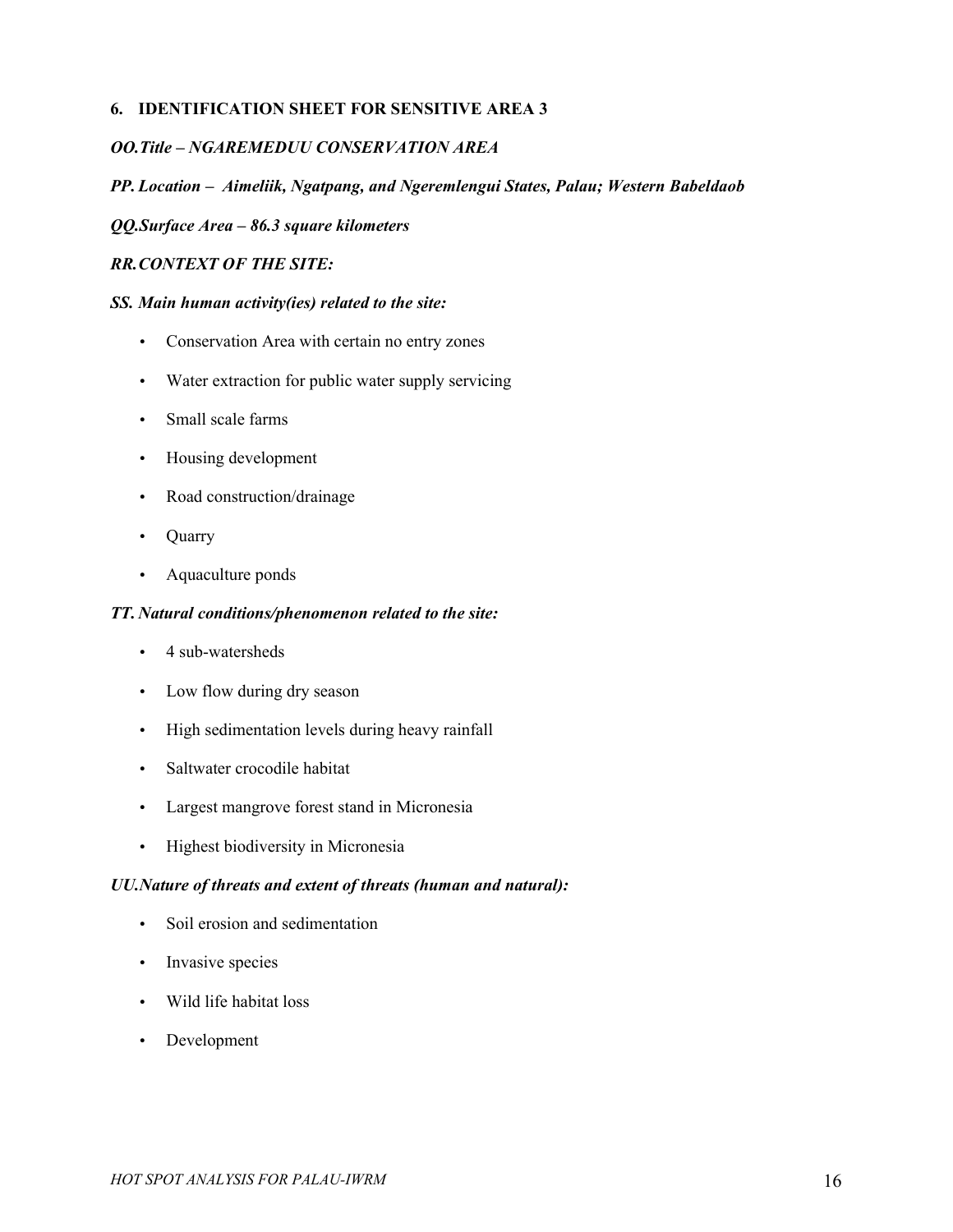# <span id="page-16-0"></span>*VV.If heavy incidence of pollution, list the type of source (point, non point, diffuse) and pre-identify the exact source(s):*

- Sedimentation from road construction
- Stream bank erosion
- Erosion from agricultural land lacking conservation practices
- Erosion from burned savanna

| Value of the site | Local | National | Regional/global |
|-------------------|-------|----------|-----------------|
| Environmental     | High  | High     | High            |
| significance      |       |          |                 |
| Socio-economic    | High  | High     | Low             |
| significance      |       |          |                 |

- Ridep-Morris, A. 1999. Ngaremeduu Conservation Area Management Plan.
- Rengiil, G., 1999. The Water Quality Program Report, Department of Cooperative Research and Extension, Palau Community College and the Palau Environmental Quality Protection Board.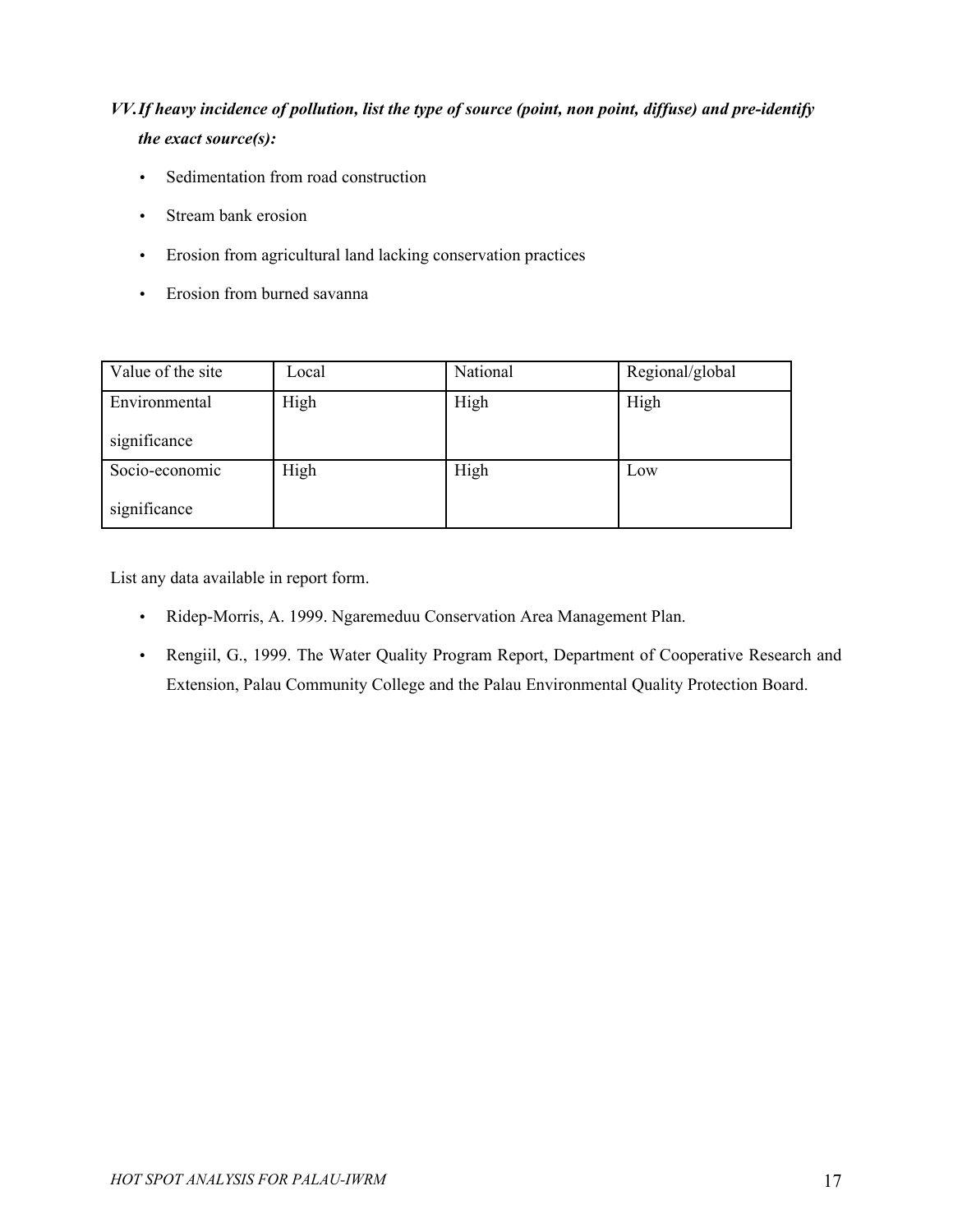| Aggregated scoring table for hotspot areas                                 |           |                |                |
|----------------------------------------------------------------------------|-----------|----------------|----------------|
|                                                                            | Ngerikiil | Ngerdorch      | Ngarchelong    |
| Criteria<br>Hotspot                                                        | Watershed | Watershed      | <b>State</b>   |
| $1$ Size of area at risk                                                   | 3         | $\overline{4}$ | 2              |
| 2 Affected population (as percentage of national population)               | 15        | 9              | $\overline{3}$ |
| 3 Extent to which the natural watershed or aquifer and any associated      |           |                |                |
| receiving coastal and marine waters support the livelihood of local        |           |                |                |
| communities (e.g. subsistence or commercial farming, forestry, mining,     |           |                |                |
| tourism, fisheries)                                                        | 20        | 16             | 16             |
| Extent to which the natural watershed or aquifer and any associated<br>4   | 8         | 8              | 6              |
| receiving coastal and marine waters support the national development       |           |                |                |
| (e.g. commercial farming, forestry, mining, tourism, fisheries)            |           |                |                |
| 5 Extent to which the site is a recognized government priority (refer to   |           |                |                |
| National Sustainable Development Strategy, or other strategic action       |           |                |                |
| plans e.g. NEAPs.                                                          | 15        | 12             | 9              |
| $6$ Extent to which the site is of regional and/or global significance and |           |                |                |
| priority (see WWF ecoregions, IUCN categories, UNESCO world                |           |                |                |
| heritage sites etc.).                                                      | 6         | 10             | $\overline{4}$ |
| 7Degree of Degradation at the site (e.g. type of degradation)              | 12        | 9              | 12             |
| 8 Extent of watershed/aquifer degradation on coastal and marine resources  |           |                |                |
| and any receiving systems                                                  | 10        | 6              | 10             |
| <b>Total score</b>                                                         | 89        | 74             | 62             |
| Normalized Score (%)                                                       | 89%       | 74%            | 62%            |

| Aggregated scoring table for sensitive areas                        |         |                     |                  |                   |
|---------------------------------------------------------------------|---------|---------------------|------------------|-------------------|
|                                                                     |         | Saltwater Intrusion | Diongradid       | Ngaremeduu        |
| Criteria                                                            | Hotspot | of Aquifers         | <b>Watershed</b> | Conservation Area |
| 1 Size of affected area (as percentage of total national land area) |         |                     |                  |                   |
| 2 Affected population (as percentage of national population)        |         |                     |                  |                   |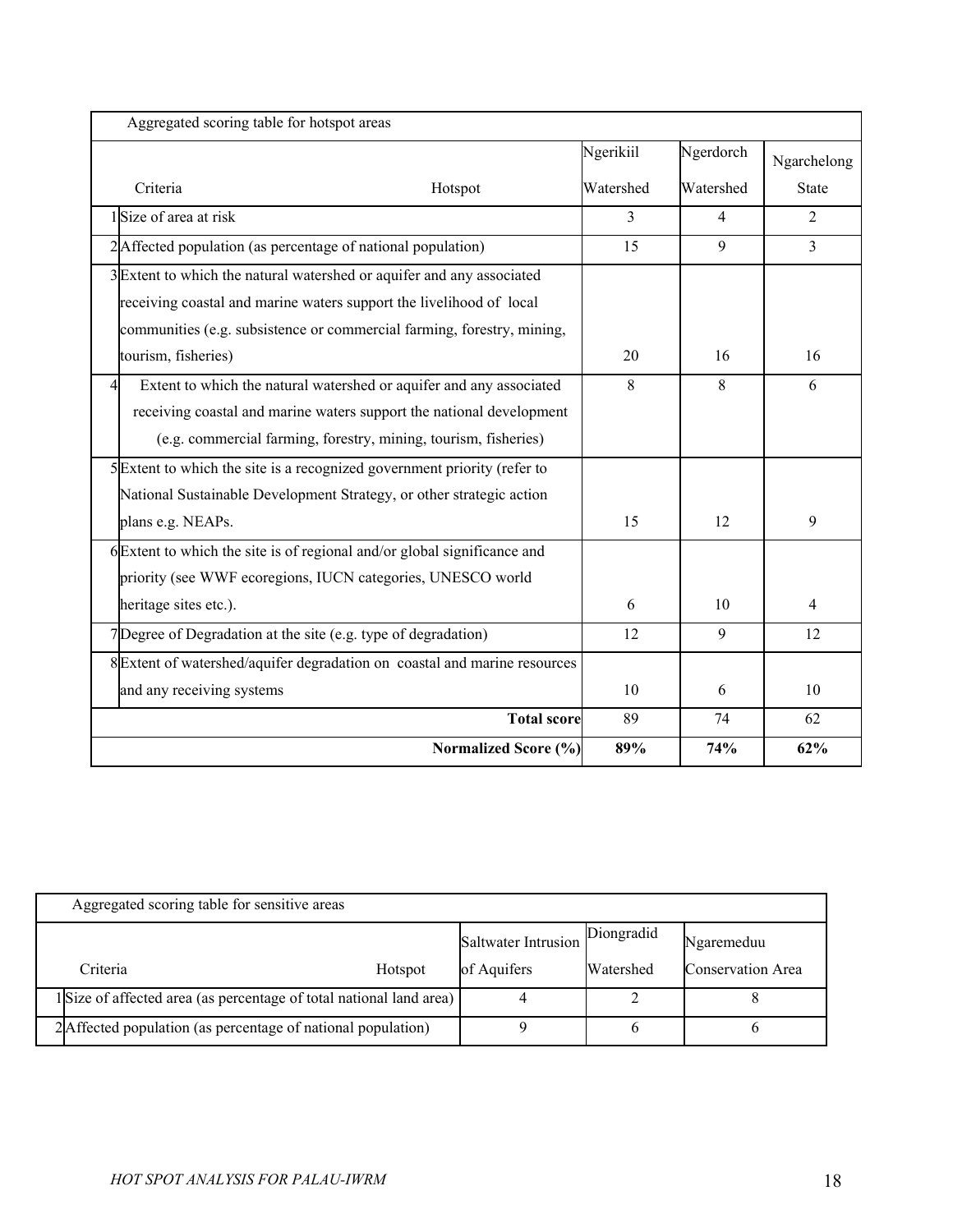| 3 Extent to which the natural watershed or aquifer and any     |     |     |     |
|----------------------------------------------------------------|-----|-----|-----|
| associated receiving coastal and marine waters support the     |     |     |     |
| livelihood of local communities (e.g. subsistence or           |     |     |     |
| commercial farming, forestry, mining, tourism, fisheries)      | 20  | 20  | 20  |
| 4 Extent to which the natural watershed or aquifer and any     |     |     |     |
| associated receiving coastal and marine waters support the     |     |     |     |
| national development (e.g. commercial farming, forestry,       |     |     |     |
| mining, tourism, fisheries)                                    | 12  | 16  | 16  |
| 5 Extent to which the site is a recognized government priority |     |     |     |
| (refer to National Sustainable Development Strategy, or other  |     |     |     |
| strategic action plans e.g. NEAPs.                             | 6   | 12  | 15  |
| 6 Extent to which the site is of regional and/or global        |     |     |     |
| significance and priority (see WWF ecoregions, IUCN            |     |     |     |
| categories, UNESCO world heritage sites etc.).                 | 8   | 6   | 10  |
| 7Biodiversity value of the site                                | 15  | 15  | 15  |
| 8 Cultural and public health value of the site                 | 8   | 8   | 10  |
| 9 Extent of involvement of communities in local management     | 8   | 8   | 8   |
| <b>Total score</b>                                             | 90  | 93  | 108 |
| Normalized Score (%)                                           | 72% | 74% | 86% |

## **7. Summary Table for Prioritized Hot Spots and Sensitive Areas**

## Country: **REPUBLIC OF PALAU**

Population: 20,000 people

| <b>Selected Hot-Spots</b>       |                |       |                                       |  |
|---------------------------------|----------------|-------|---------------------------------------|--|
|                                 | Title          | Score | <b>Priority Issues</b>                |  |
| Hot-Spot 1                      | Ngerikiil      | 89    | Sedimentation and road related issues |  |
|                                 | Watershed      |       |                                       |  |
| Hot-Spot 2                      | Ngerdorch      | 74    | Over-development                      |  |
|                                 | Watershed      |       |                                       |  |
| Hot-Spot 3                      | Ngarchelong    | 62    | Landfill contamination of water       |  |
|                                 | State Landfill |       | sources                               |  |
| <b>Selected Sensitive Areas</b> |                |       |                                       |  |
|                                 | Title          | Score | Priority Issue                        |  |
| Sensitive Area 1                | Ngaremeduu     | 86    | Sedimentation and soil erosion        |  |